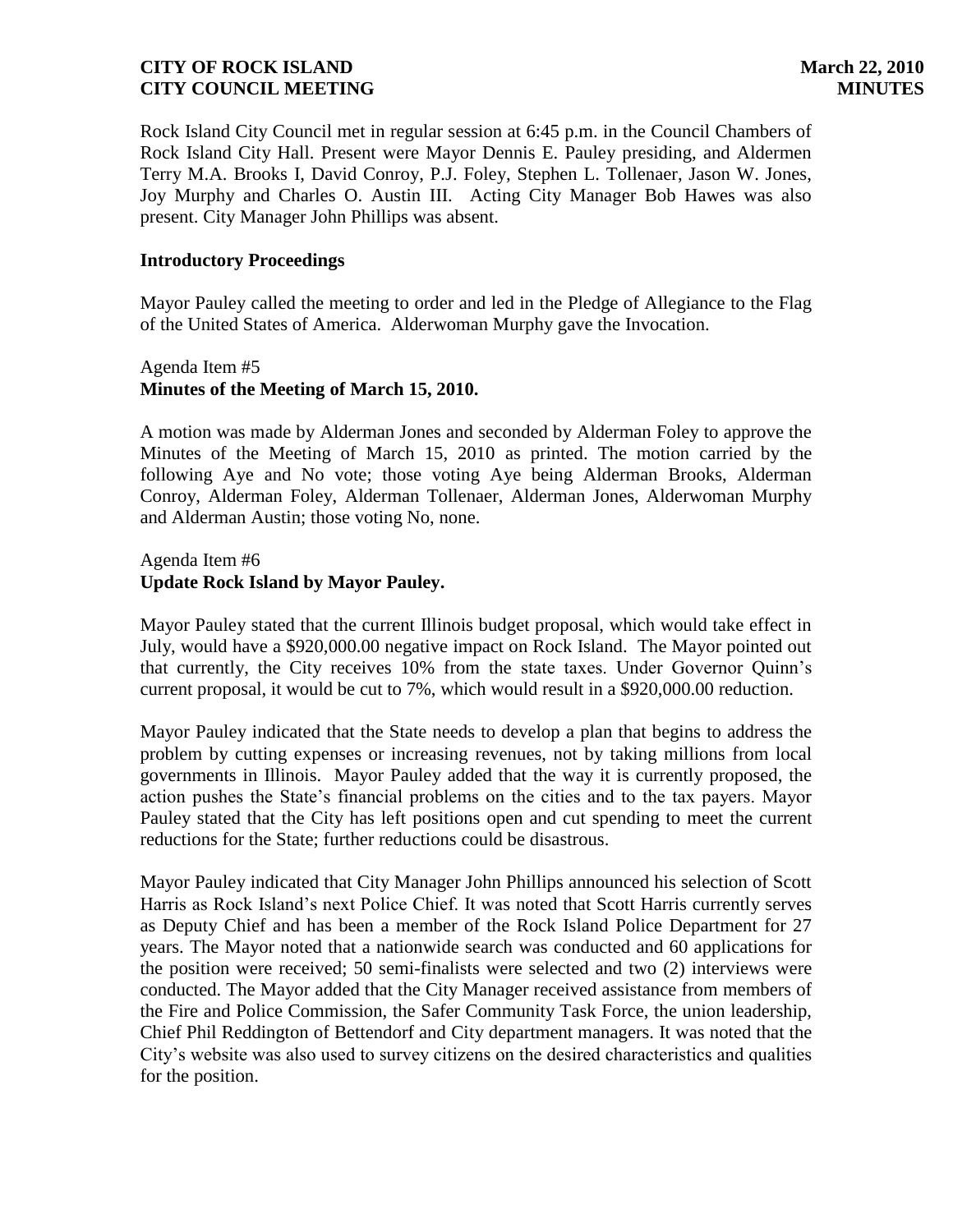Mayor Pauley offered that on Saturday, March 27, 2010, the Rock Island Parks and Recreation's annual Spring Egg Hunt will be held at approximately 9:30 a.m. It was noted that the hunt is free and there will be many colorful eggs throughout the hunt areas, and some contain special prizes. Mayor Pauley stated that the rain date will be April 3, 2010.

Mayor Pauley stated that Realm Wellness Spa, located at 150 16½ Street, celebrated their grand opening with a ribbon cutting on March 17, 2010. It was noted that Realm offers unique wellness services that support weight loss and detox. It was noted that Juicing for Jocks fresh juice bar works with young athletes and coaches on peak performance in sports. Colon cleansing is a new service offered to the area by Realm. Mayor Pauley stated that for more information on their services, please visit their website at www.realmspaqca.com or call 309-786-WELL (9355).

#### Agenda Item #7

**Public Hearing on a request from Leslie Rossman of Bond Drug Company of Illinois, L.L.C., doing business as Walgreens #03991 and Walgreens #04332 for a waiver of the signature requirements to secure liquor licenses at 3100 11th Street and 2955 18th Avenue.**

Mayor Pauley closed the regular meeting at 6:49 p.m. and opened a Public Hearing on a request from Leslie Rossman of Bond Drug Company of Illinois, L.L.C., doing business as Walgreens #03991 and Walgreens #04332 for a waiver of the signature requirements to secure liquor licenses at  $3100 \text{ 11}^{\text{th}}$  Street and 2955 18<sup>th</sup> Avenue.

Mr. Mike Cox who is a representative for Walgreens and resides at  $3117.52<sup>nd</sup>$  Avenue Ct. in Bettendorf, Iowa stepped forward. Mayor Pauley swore in Mr. Cox.

Mr. Cox stated that the reason Walgreens is asking for liquor licenses at these two (2) locations is due to customers wanting a convenient one-stop shop. Mr. Cox added that alcohol was discontinued at the Moline store in 2004; since then, customers have been requesting that Walgreens sell beer and wine again. Mr. Cox noted that their detailed policies and sales procedures for making sure that Walgreens does not sell to minors is something that is taken very seriously. It was noted that Walgreens has a strict training program and no one under the age of 21 is allowed to touch packaged liquor.

Mr. Cox stated that there would be a limited selection of beer and wine at these locations. Mr. Cox commented that it would be a little less than 2% of the products that are offered in the store. In addition, there would be approximately two (2) doors for beer, which is four (4) feet of beer and one (1) cooler for wine, which is approximately 12 feet of wine.

Alderman Brooks inquired as to why Walgreens discontinued selling alcohol.

Mr. Cox stated that at the time, it was believed that the demand was not there. Currently, customers are asking for that convenience and Walgreens has had a change in philosophy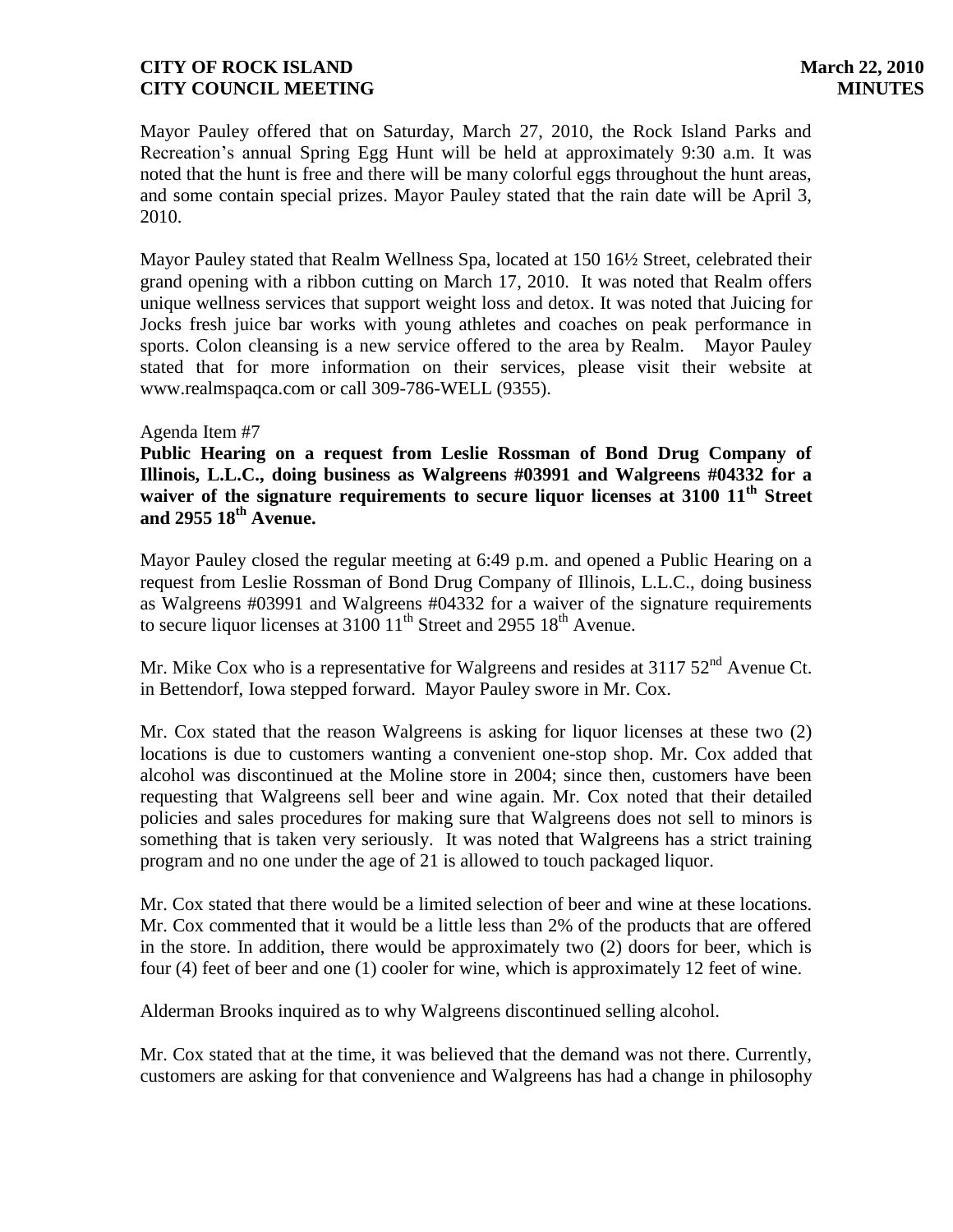and leadership in the company. Mr. Cox added that customers are not happy that Walgreens discontinued selling alcohol.

Alderman Brooks had concerns regarding Walgreens being a pharmacy and selling alcohol. Alderman Brooks discussed ordinances as it relates to having an ordinance for beer and wine only.

More discussion followed regarding security and competition as it relates to Walgreens and the request for the liquor licenses.

Mayor Pauley inquired as to whether Walgreens was making the same request in all of the Quad City stores or just in Rock Island.

Mr. Cox stated that Walgreens is requesting to sell alcohol in all of the Quad City locations and in all Walgreens stores nationwide.

Alderman Brooks reiterated that it would be important to look at the ordinance requirements regarding the sale of (retail) beer and wine only.

City Attorney Kutsunis stated that there may be a (retail) beer and wine only Ordinance.

Alderman Austin noted that Walgreens is also here at this Public Hearing in regards to the signature requirement.

Council discussed the signature requirement as it relates to the amount of signatures submitted for both locations.

Mayor Pauley inquired as to whether there was anyone that wished to speak in favor of the waiver of signature requirement for liquor licenses at  $3100 \frac{11}{\text{th}}$  Street and 2955  $18^{\text{th}}$ Avenue. No one stepped forward.

Mayor Pauley then inquired as to whether there was anyone that wished to speak in opposition to the waiver of signature requirement for liquor licenses at  $3100 \; 11^{\text{th}}$  Street and 2955  $18<sup>th</sup>$  Avenue. No one stepped forward

With no persons present to speak in favor of, or in opposition to the waiver of signature requirement for liquor licenses at 3100  $11^{th}$  Street and 2955  $18^{th}$  Avenue, Mayor Pauley closed the Public Hearing and reconvened the regular meeting at 7:02 p.m.

It was moved by Alderman Conroy, seconded by Alderman Tollenaer to recommend to the Mayor/Liquor Commissioner to waive the signature requirement and approve the liquor licenses for the Bond Drug Company of Illinois, L.L.C., doing business as Walgreens #03991 and Walgreens #04332 at 3100 11<sup>th</sup> Street and 2955 18<sup>th</sup> Avenue.

Discussion followed.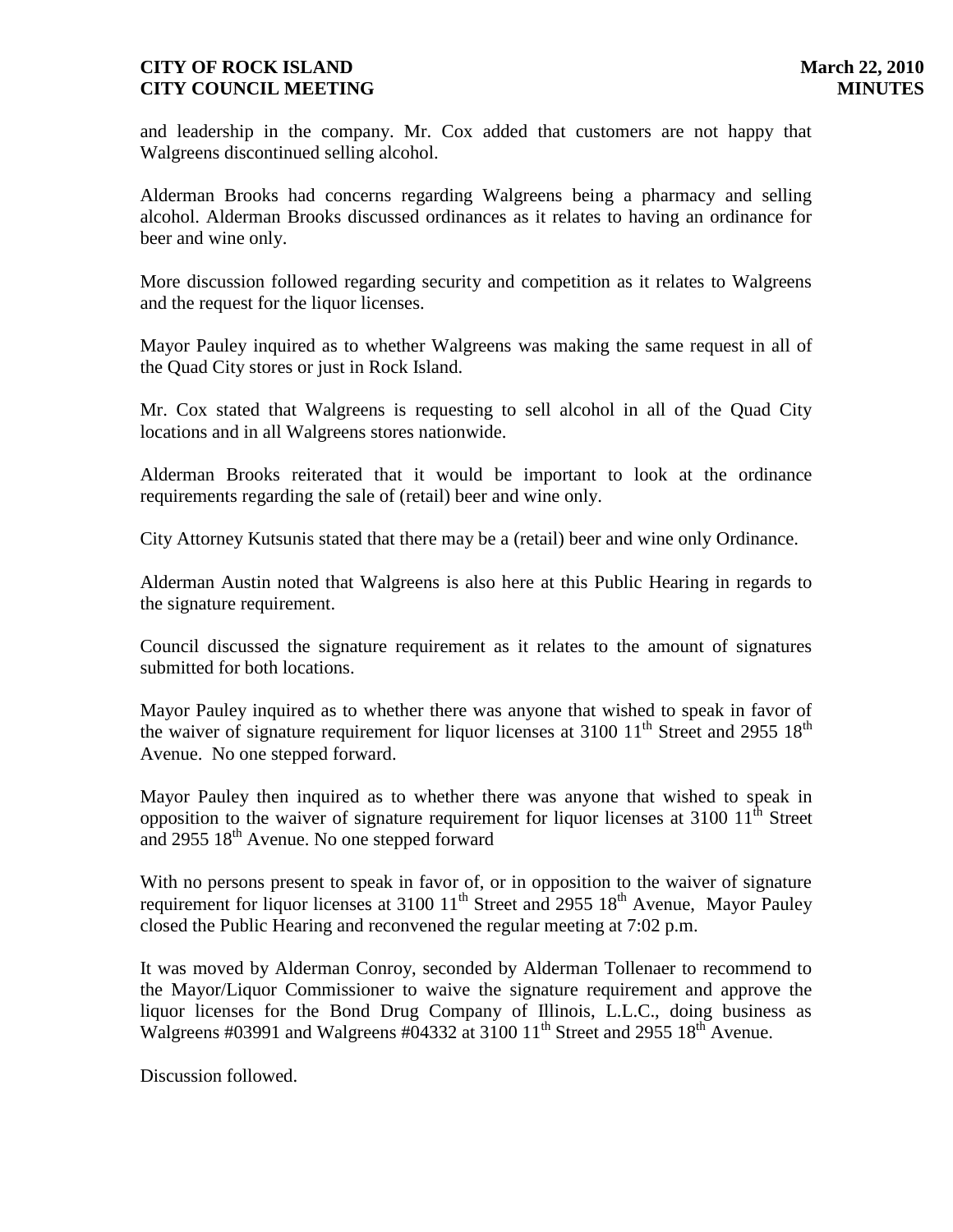Alderman Conroy stated that one of the main reasons the City has signature requirements for these types of establishments is mainly for where they may or may not be built.

Alderman Conroy advised that  $18<sup>th</sup>$  Avenue and  $11<sup>th</sup>$  Street are major corridors of businesses. Alderman Conroy offered that he would support this due to these businesses being in these particular areas.

After more discussion, the motion carried by the following Aye and No vote; those voting Aye being Alderman Brooks, Alderman Conroy, Alderman Tollenaer, Alderwoman Murphy and Alderman Austin; those voting No, Alderman Foley and Alderman Jones.

# Agenda Item #8 **An Ordinance adopting the Budget for the fiscal year beginning April 1, 2010 and ending March 31, 2011.**

Alderman Conroy moved and Alderwoman Murphy seconded to pass the Ordinance.

Discussion followed.

Alderman Brooks stated that staff did an adequate job of preparing this year's budget in regards to various options that were implemented to balance the budget. Alderman Brooks had concerns regarding the budget. Alderman Brooks stated that he didn't think as a Council, it was taken into account of what would happen between now and July in regards to Governor Quinn's proposal. Alderman Brooks indicated that he didn't think the citizens of Rock Island truly understand what this budget is representing. In addition, Alderman Brooks noted that he would have a hard time coming back to the public in two (2) or three (3) months to tell them that new adjustments would have to be made to the budget. Alderman Brooks was also concerned that the City didn't do a good job of making people understand why taxes and fees had to be raised. Alderman Brooks believed that the budget has not been put to the public enough in a way where they could have input.

Alderman Brooks stated that he did not feel confident with this proposed budget and he would not be supporting it.

Alderman Conroy stated that staff did a good job putting together this budget; further cuts may have to be made in the future. It was noted that in past years, budgets have been readjusted. Alderman Conroy pointed out that this budget is one that can be worked with and one that the City can build on for the future. Alderman Conroy stated that he was in support of the budget.

Alderman Jones stated that he understood the concerns regarding the budget and was in support of the budget.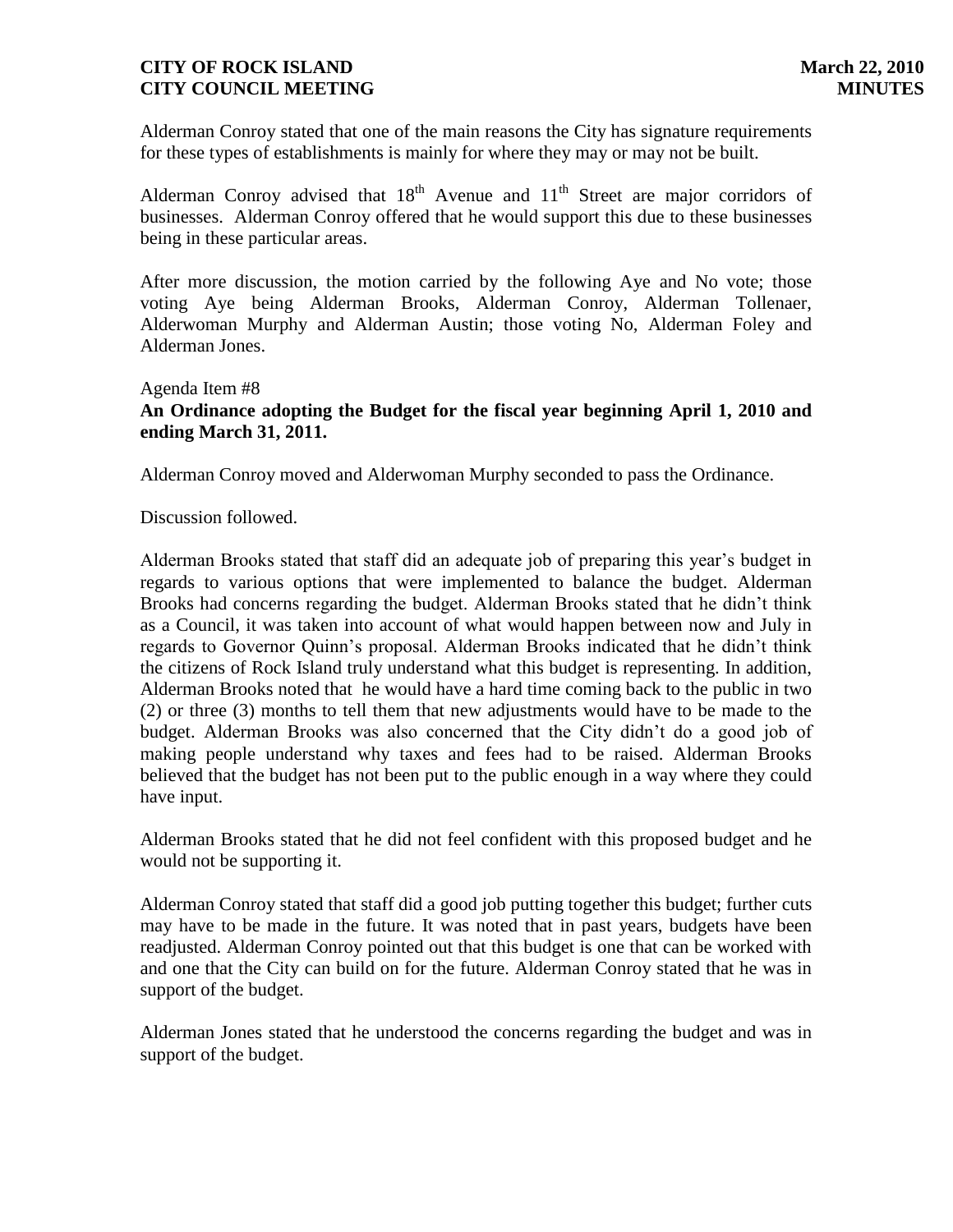Alderwoman Murphy stated that the budget has been communicated to the public. Alderwoman Murphy noted that if Council was not doing a good job concerning the budget and citizens disagreed with Council's decisions, they would be here. Alderwoman Murphy indicated that she hasn't heard from any of her constituents in regards to this budget. Alderwoman Murphy was in support of the budget.

Mayor Pauley stated that many cuts have been made in all departments and several fees and various taxes have been raised. Mayor Pauley stated that he didn't think the City could assess more fees at this time and build up more funds when no one knows what will happen in regards to Governor Quinn's proposal or the current union negotiations. Mayor Pauley added that the City wants to use the citizen's money to the best of its ability that the City possibly can without taking too much; the City only wants to take in exactly what is needed at this time.

After discussion, the motion carried by the following Aye and No vote: those voting Aye being Alderman Conroy, Alderman Foley, Alderman Tollenaer, Alderman Jones, Alderwoman Murphy and Alderman Austin; those voting No, Alderman Brooks.

## Agenda Item #9 **A Special Ordinance annexing certain property located at 3101 38th Street.**

It was moved by Alderman Conroy, seconded by Alderman Foley to consider, suspend the rules and pass the Ordinance. The motion carried by the following Aye and No vote: those voting Aye being Alderman Brooks, Alderman Conroy, Alderman Foley, Alderman Tollenaer, Alderman Jones, Alderwoman Murphy and Alderman Austin; those voting No, none.

## Agenda Item #10 **CLAIMS**

It was moved by Alderman Austin, seconded by Alderman Jones to accept the following reports and authorize payment as recommended. The motion carried by the following Aye and No vote: those voting Aye being Alderman Brooks, Alderman Conroy, Alderman Foley, Alderman Tollenaer, Alderman Jones, Alderwoman Murphy and Alderman Austin; those voting No, none.

- a. Report from the Administrative Services Department regarding payment in the amount of \$3,452.14 to Kim Zepeda for General Liability Claims.
- b. Report from the Public Works Department regarding payment in the amount of \$5,220.80 to Gasvoda & Associates, Inc. for replacement parts for one of the shredding comminutors at the Southwest Wastewater Plant. (074)
- c. Report from the Public Works Department regarding payment #1 in the amount of \$16,173.14 to Tri-City Electric for services provided for the Fiber Optic Cable Phase 4-B project. (077)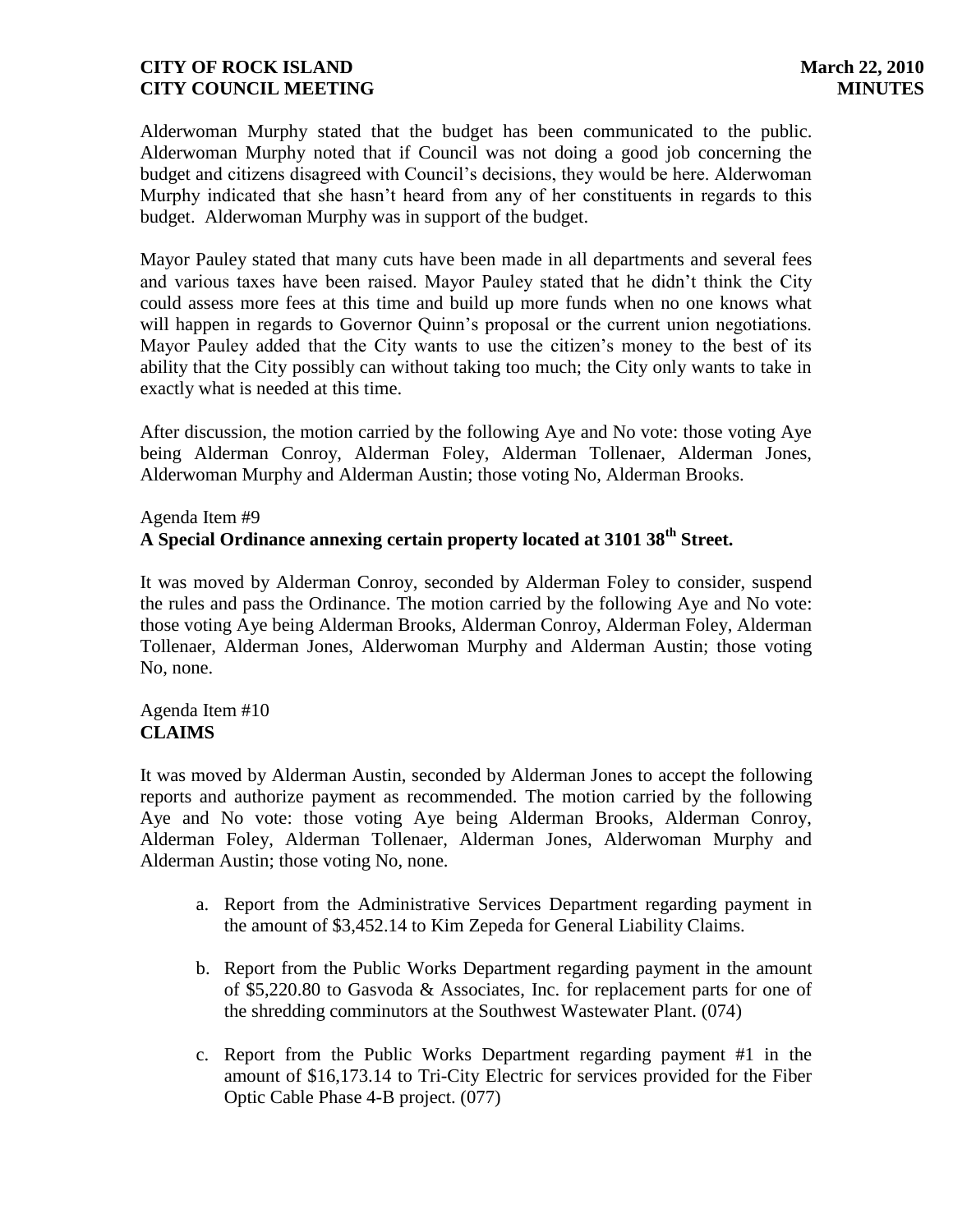- d. Report from the Public Works Department regarding payment #2 in the amount of \$22,029.43 to Centennial Contractors of the Quad Cities, Inc. for services provided for the 2009 50/50 Sidewalk and Curb Program project. (078)
- e. Report from the Public Works Department regarding payment #10 in the amount of \$214,925.05 to Williams/Valley Construction Management for services provided for the Schwiebert Riverfront Park Bid Release 2 project. (079)

# Agenda Item #11 **Claims for the week of March 12 through March 18 in the amount of \$314,568.21.**

Alderman Foley moved and Alderman Tollenaer seconded to allow the claims. The motion carried by the following Aye and No vote: those voting Aye being Alderman Brooks, Alderman Conroy, Alderman Foley, Alderman Tollenaer, Alderman Jones, Alderwoman Murphy and Alderman Austin; those voting No, none.

## Agenda Item #12

## **Report from the Community and Economic Development Department regarding an agreement with Next Generation Consulting for attracting young professionals to the arts.**

It was moved by Alderman Jones, seconded by Alderman Conroy to approve the agreement as recommended and authorize the City Manager to execute the contract documents.

Discussion followed with Alderman Austin inquiring to Community Economic Development Director Greg Champagne and Community Marketing Director Jennifer Fowler as to what the City is getting for this investment.

Ms. Fowler stated that the \$2,400.00 is for 20 patron audits to be conducted for 10 arts organizations. It was noted that the audits would be restricted to arts organizations that are based in Rock Island or which perform in Rock Island. Ms. Fowler offered that 20 young professionals will be trained on a patron audit, which is a Next Generation Consulting propriety audit. Ms. Fowler added that costs associated with the workshop will be covered by registration fees.

Ms. Fowler stated that the benefit to the constituents and businesses in Rock Island is that they are struggling to get people between the ages of 20 to 40 to attend their performances. It was noted that the workshop and audit information is useful in helping to examine how Rock Island arts organizations can attract young audiences and members. By doing this and targeting this particular group, individuals may attend the performances, which is added revenue. In addition, it is an economic development tool that will be provided to the arts community and something that they are asking for.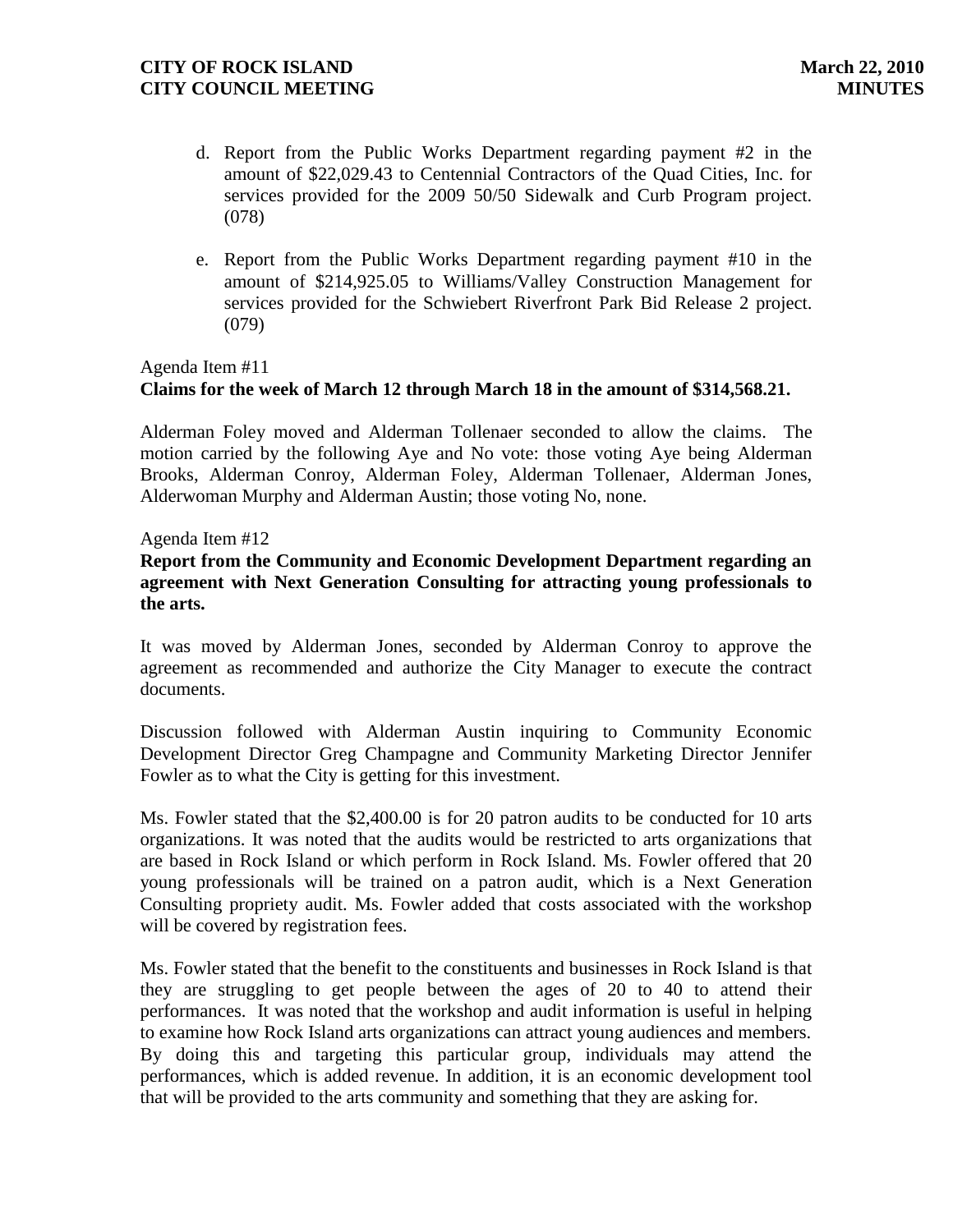Mr. Champagne stated that Next Generation Consulting has a real expertise in this area.

After discussion, the motion carried by the following Aye and No vote: those voting Aye being Alderman Brooks, Alderman Conroy, Alderman Tollenaer, Alderman Jones, Alderwoman Murphy and Alderman Austin; those voting No, none. Alderman Foley abstained.

#### Agenda Item #13

# **Report from General Administration regarding the appointment of Scott Harris to the position of Rock Island Police Chief effective May 1, 2010.**

Alderman Conroy moved and Alderman Foley seconded to approve the appointment as recommended.

Alderman Conroy congratulated Scott Harris on the new appointment.

After comments, the motion carried by the following Aye and No vote: those voting Aye being Alderman Brooks, Alderman Conroy, Alderman Foley, Alderman Tollenaer, Alderman Jones, Alderwoman Murphy and Alderman Austin; those voting No, none.

#### Agenda Item #14

# **Report from the City Clerk regarding an application and Resolution for the Bi-State Motorcycle Awareness Ride to be held on Saturday, May 1, 2010.**

It was moved by Alderwoman Murphy, seconded by Alderman Foley to approve the application as recommended and adopt the Resolution.

Discussion followed with Alderman Austin inquiring as to whether the Bi-State Motorcycle Awareness Council will be responsible for any expenses incurred for the hiring of off duty Police Officers for traffic control.

City Clerk Aleisha Patchin stated that the Bi-State Motorcycle Awareness Council will be responsible for any expenses incurred this year as they were in the past year.

After discussion, the motion carried by the following Aye and No vote: those voting Aye being Alderman Brooks, Alderman Conroy, Alderman Foley, Alderman Tollenaer, Alderman Jones, Alderwoman Murphy and Alderman Austin; those voting No, none.

#### Agenda Item #15

### **Report from the City Clerk regarding an application and Resolution for the Cornbelt Running Club to hold their Quad Cities Distance Classic Half Marathon and 5K Road Races on Sunday, May 9, 2010**.

Alderman Foley moved and Alderman Conroy seconded to approve the application as recommended and adopt the Resolution. The motion carried by the following Aye and No vote: those voting Aye being Alderman Brooks, Alderman Conroy, Alderman Foley,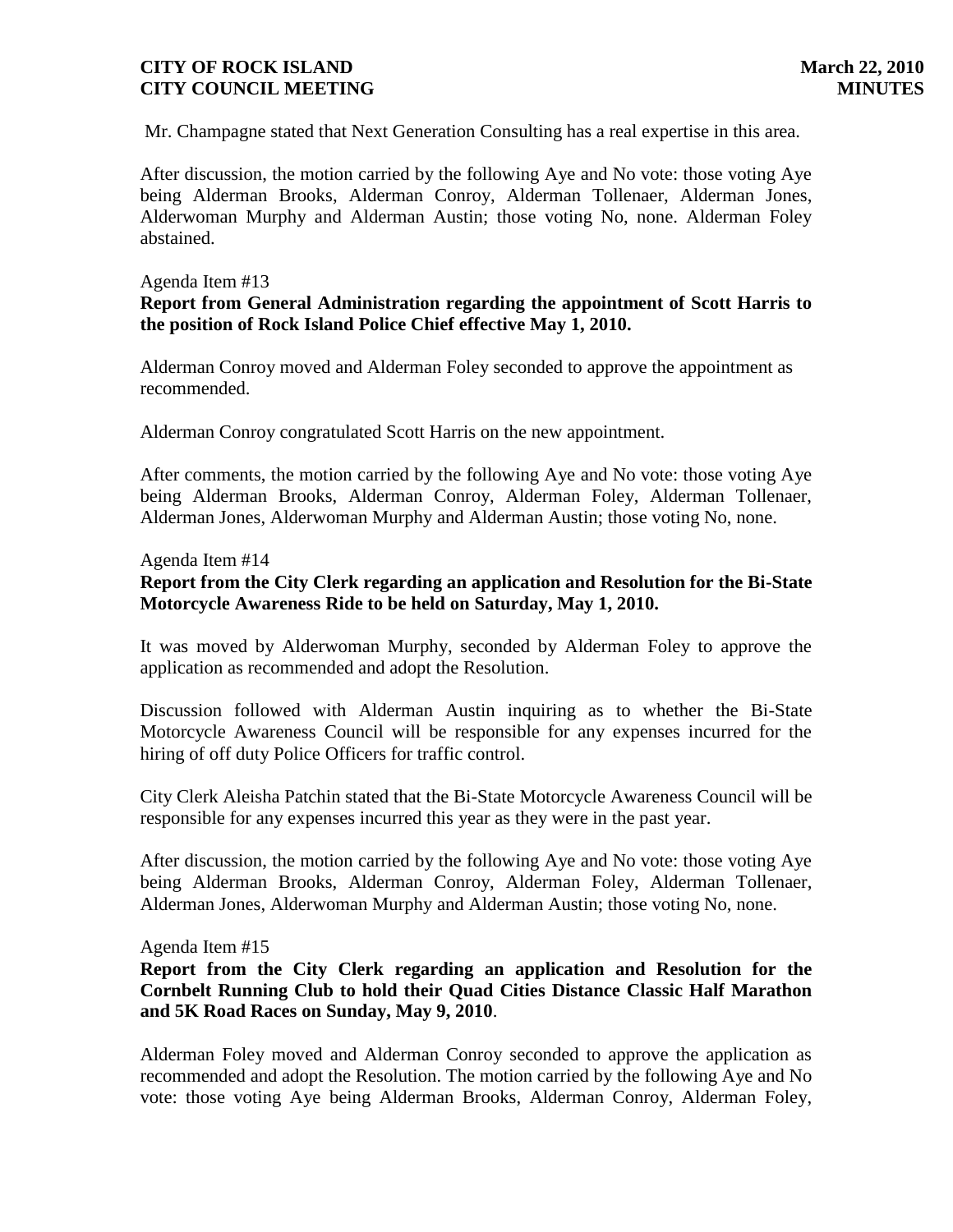Alderman Tollenaer, Alderman Jones, Alderwoman Murphy and Alderman Austin; those voting No, none.

### Agenda Item #16 **Items from the City Manager's Memorandum Packet.**

Acting City Manager Bob Hawes reminded Council of the information included in the memo packet regarding tentative Goal Setting dates. Mr. Hawes stated to please let Executive Secretary Linda Rutten know by Friday, March 26, 2010 as to which weekends the Council prefers for the Goal Setting sessions.

Alderman Conroy commented on Schwiebert Riverfront Park. Alderman Conroy stated that it is a gorgeous facility that is being built on the Mississippi River; it is truly going to be a landmark of the Quad Cities.

Alderman Austin referred to an article in the newspaper regarding the Blackhawk College Foundation and the listing of their new honorees for leaders under the age of 40. Alderman Austin congratulated Alderman Jones for being one of the community's outstanding leaders under the age of 40.

Mayor Pauley stated that when this program was started, the intention was for it to be 40 leaders under the age of 40. It was noted that at that time, the focus was on the number, which was not the point. Mayor Pauley stated that this year, it was decided to give the award to people that really qualified and deserved it and not focus on the number. Mayor Pauley stated that Alderman Jones was very deserving of the award.

Alderwoman Murphy reminded everyone to Shop Rock Island. Alderwoman Murphy stated that the Salvation Army Thrift Store is located at 2125 11<sup>th</sup> Street. Alderwoman Murphy indicated that the store is open Monday through Saturday from 10:00 a.m to 6:00 p.m. and closed on Sundays. Alderwoman Murphy noted that the store carries a variety of items and they are in need of donations. Alderwoman Murphy commented that the donations are tax deductible.

Agenda Item #17 **Other Business**

None

Agenda Item #18 **No Executive Session.** 

An Executive Session was not held.

Agenda Item #19 **Recess**